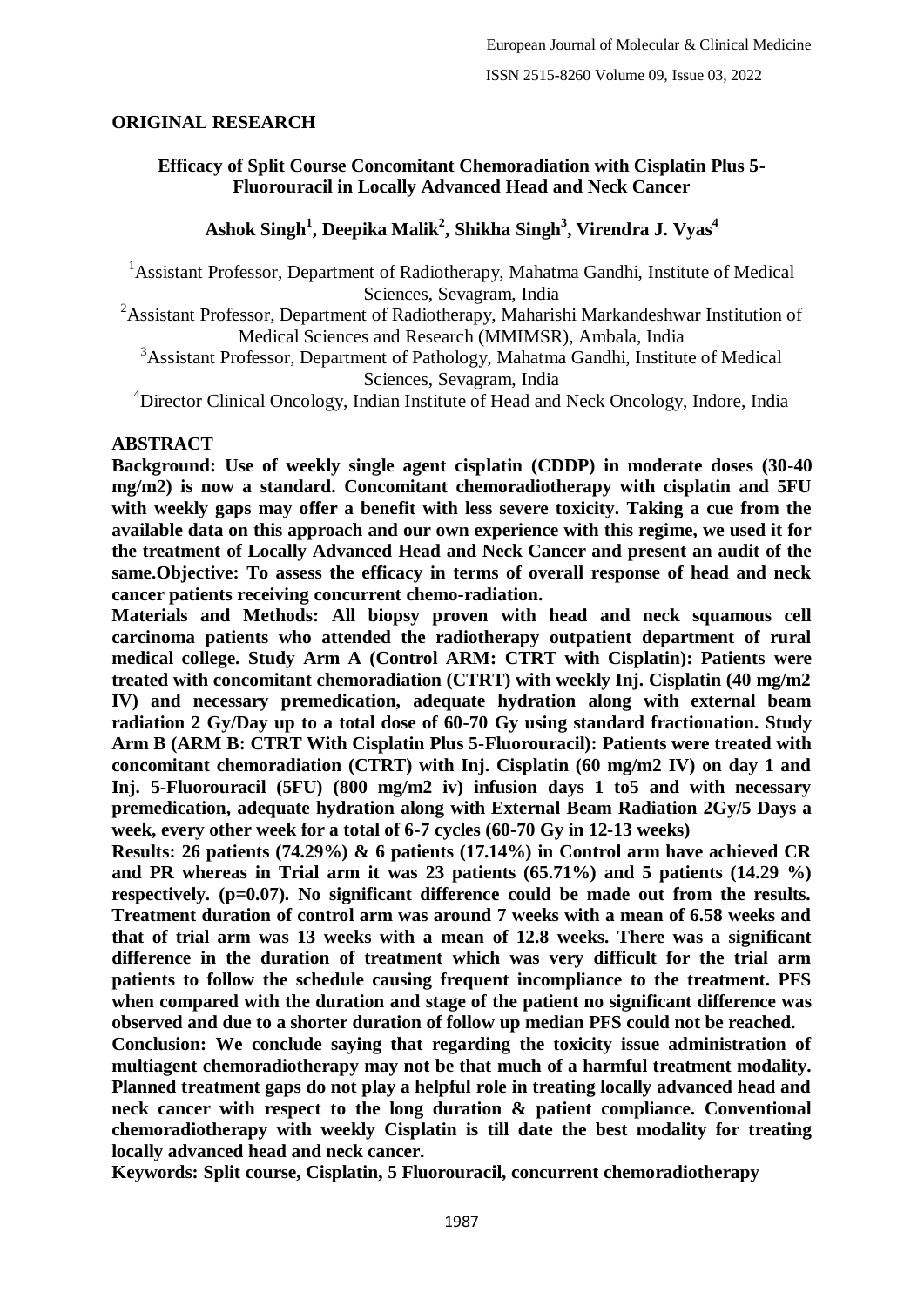**Corresponding Author:**Dr. Ashok Singh, Assistant Professor, Department of Radiotherapy, Mahatma Gandhi, Institute of Medical Sciences, Sevagram, India.

## **INTRODUCTION**

Among all diseases, cancer has become a big threat to human beings globally. Human beings have had cancer throughout the recorded history. $[1]$ 

Radiotherapy (RT) is the standard of care in nonsurgical management of squamous cell cancer (SCC) of the locally advanced head and neck region. This approach is largely based on the updated results of the meta-analysis of the MACH-NC collaborative group, which demonstrated an absolute survival gain of 6.5% at 5 years with concurrent chemo-radiation  $(CT-RT)$ .<sup>[2]</sup> Use of weekly single agent cisplatin (CDDP) in moderate doses (30-40 mg/m2) is now a standard.<sup>[3]</sup> We are using the same concomitant chemotherapy schedule at our department with promising results and with similar toxicity profile. The toxicity profile for 5- Fluorouracil (5-FU) and cisplatin combination therapy is similar to that for cisplatin therapy alone with conventional radiotherapy. Concomitant chemoradiotherapy with cisplatin and 5FU with weekly gaps may offer a benefit with less severe toxicity. Taking a cue from the available data on this approach and our own experience with this regime, we used it for the treatment of Locally Advanced Head and Neck Cancer and present an audit of the same.

# **MATERIALS & METHODS**

## **Study design**

Previously untreated patients, with histological proven SCC of Head and Neck (excluding naso-pharynx and para-nasal sinuses), in stages III and IV, M0 were treated with this protocol. Surgery was not a part of their planned treatment. Inclusion criteria were age upto 70 years, Karnofsky performance status (KPS) >70, normal routine biochemical examination of blood. All eligible patients were informed about the treatment protocol and consent was obtained. The patients were treated on an outpatient department of radiotherapy in a rural medical college that primarily caters population from the rural belt of Vidharbha region of Maharashtra.

## **Radiotherapy**

All patients were planned with a thermoplastic head immobilization device or custom-made plaster immobilization devices and treated on a Theatron Phoenix telecobalt unit. A parallel opposed field was used in all the patients. However, missing tissue compensation was not done. In the 1st phase 44 Gy/22- fractions/5 days per week was delivered to the primary and draining lymph node regions by the above technique at mid plane. In the 2nd phase, an offcord field reduction was carried out to exclude the spinal cord and include the primary tumour and nodal sites with a 2-3 cm margin to a total planned dose of 70 Gy (at 2 Gy/fraction, 5 fractions per week). Two arms were planned with control arm consisting of continuous radiotherapy upto 7 weeks and the trial arm consisted of alternate week radiotherapy upto 13 weeks.

## **Chemotherapy**

The control arm consisted of weekly doses of concurrent CDDP at 40 mg/m2 infused over two hours, preceded by intravenous hydration a day before and on the day of chemotherapy antiemetics and mannitol diuresis followed by chemotherapy and further hydration, as an inpatient procedure. Similarly in trial arm chemotherapy was administered alternate weekly with radiotherapy but with CDDP on day 1 and 5Fu (500 mg/m2) from day 1 to day 5. Chemotherapy administration was postponed if the total leukocyte count was less than 3000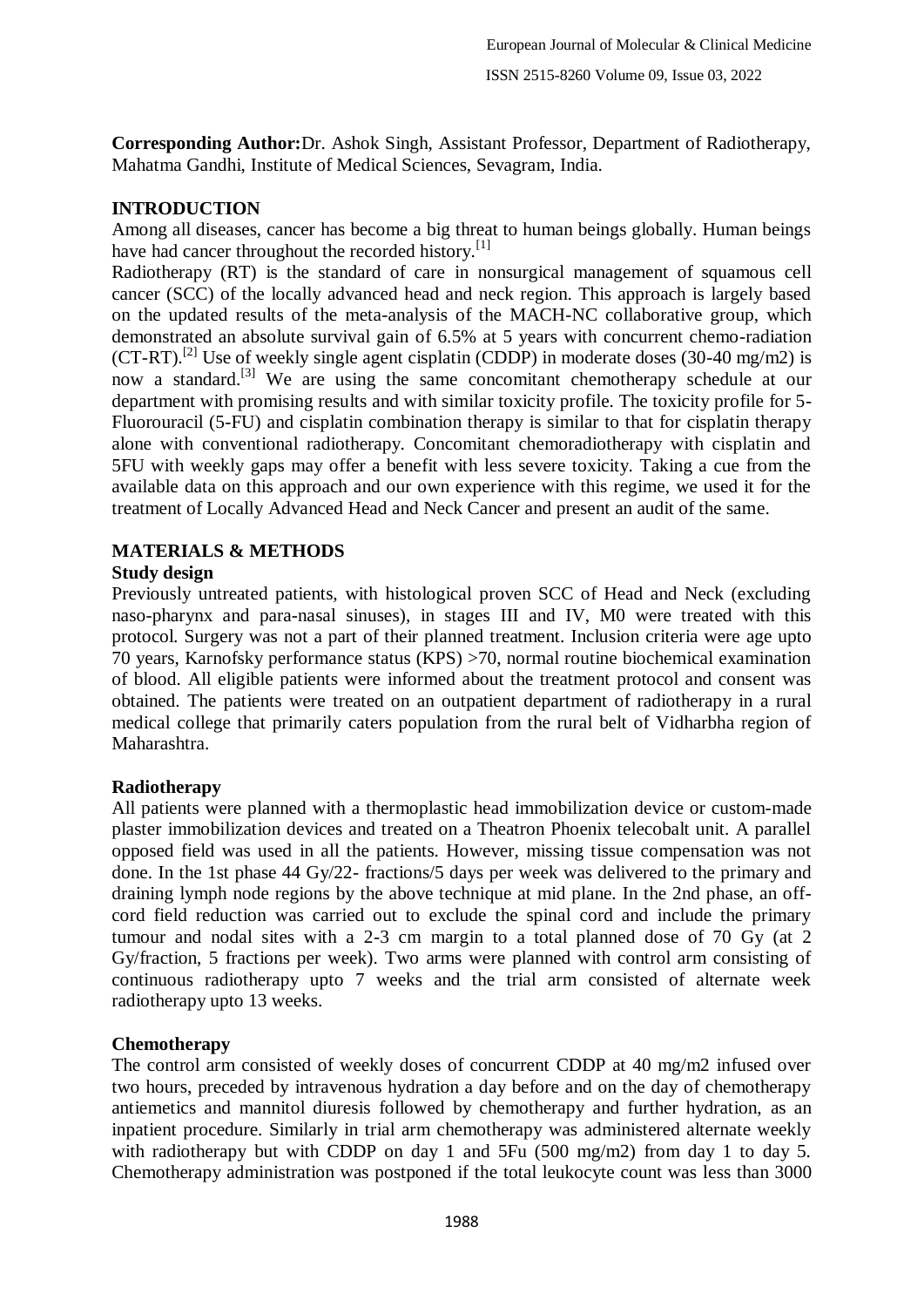mm3, platelet less than 90,000 mm3, haemoglobin less than 9 gm% and serum creatinine more than 1.6 mg% till recovery was observed. No dose modifications were made.

### **Evaluation during and following treatment**

During treatment patients were reviewed weekly for toxicities induced with radiation and chemotherapy. After treatment completion, patients were reviewed monthly for the first six months, then two-monthly thereafter. Response were assessed using the Response assessment Criteria in Solid Tumors (RECIST) version 1.14. Acute and Late Toxicities were assessed using the WHO Common Terminology Criteria for Adverse Events (CTCAE) version 5.05.

### **Statistical analysis**

The data was analyzed in terms of locoregional response and grade of acute and late toxicities in both the arms. Prolongation of Treatment Time in both the arms were compared. Progression Free Survival at the end of 1 year in both the arms were compared. Survival curves were computed using the Kaplan- Meier method. All P values were two-sided and considered significant at <0.05.

### **RESULTS**

Case accrual was started from January 2014. Last follow up has been taken on August 2015 and analysis of data was done on September 2015. The baseline characteristics of patients and tumours are shown in [Table 1]. Median age of patients in control arm is 60 years whereas 54 years in trial arm with a range 33-68 years in control arm and 30-68 years in control arm respectively which shows a comparable age distribution in both the arms. Male patients were predominant in both the arms. (82.86 % in control arm and 74.29% in trial arm). Patients' performance status was determined by Karnofsky Performance Status (KPS) scale 100. Patients were commonly accrued with KPS 90 [21 patients (60 %) in control arm and 20 patients (58 %) were in trial arm]. Oral cavity was commonest site in Control arm and Trial arm, 14 patients (40%) in Control arm and 28 patients (80%) in Trial arm had disease in Oral cavity whereas next common site was larynx, 12 (34.29%) and 3 (8.57%) patients in Control arm & Trial arm suffered from disease at that site. Other sites were Oropharynx (6 in control arm & 3 in Trial arm) and hypopharynx (3 in Control arm and 1 in trial arm). Well differentiated squamous cell carcinoma (WDSCC) were most common histopathology among the patients of either groups, 17 patients (48.57 %) in control arm and 18 patients (51.43 %) in trial arm. One (2.86%) and Eight (22.86%) patients were having stage III disease in control arm and Trial arm respectively and number of stage IV disease in these two arms were 34 (97.14%) and 27(77.14%).

#### **Treatment compliance**

This is shown in [Table 2]. Thirty-four patients in control arm had completed the Treatment. Twenty-seven patients in trial arm completed treatment. EBRT TIME control Arm and EBRT TIME trial Arm Mean doses of radiation (RT) received were 64 Gy and  $\&$  68 Gy (p=0.0001). EBRT completion time in control arm and trial arm had mean values of 6.59 and 12.80 weeks respectively.

#### **Acute Morbidity**

[Table 3] shows the acute morbidity during treatment. Six patient had died during in trial arm. One patient did not continue the treatment due to treatment related toxicity and rest of the patients in control arm completed treatment. Oropharyngeal Mucositis was observed in both the arms. But at the end of the treatment both the arms had no significant difference (p=0.84). No patients in Control arm and trial arm were complicated with grade 4 radiation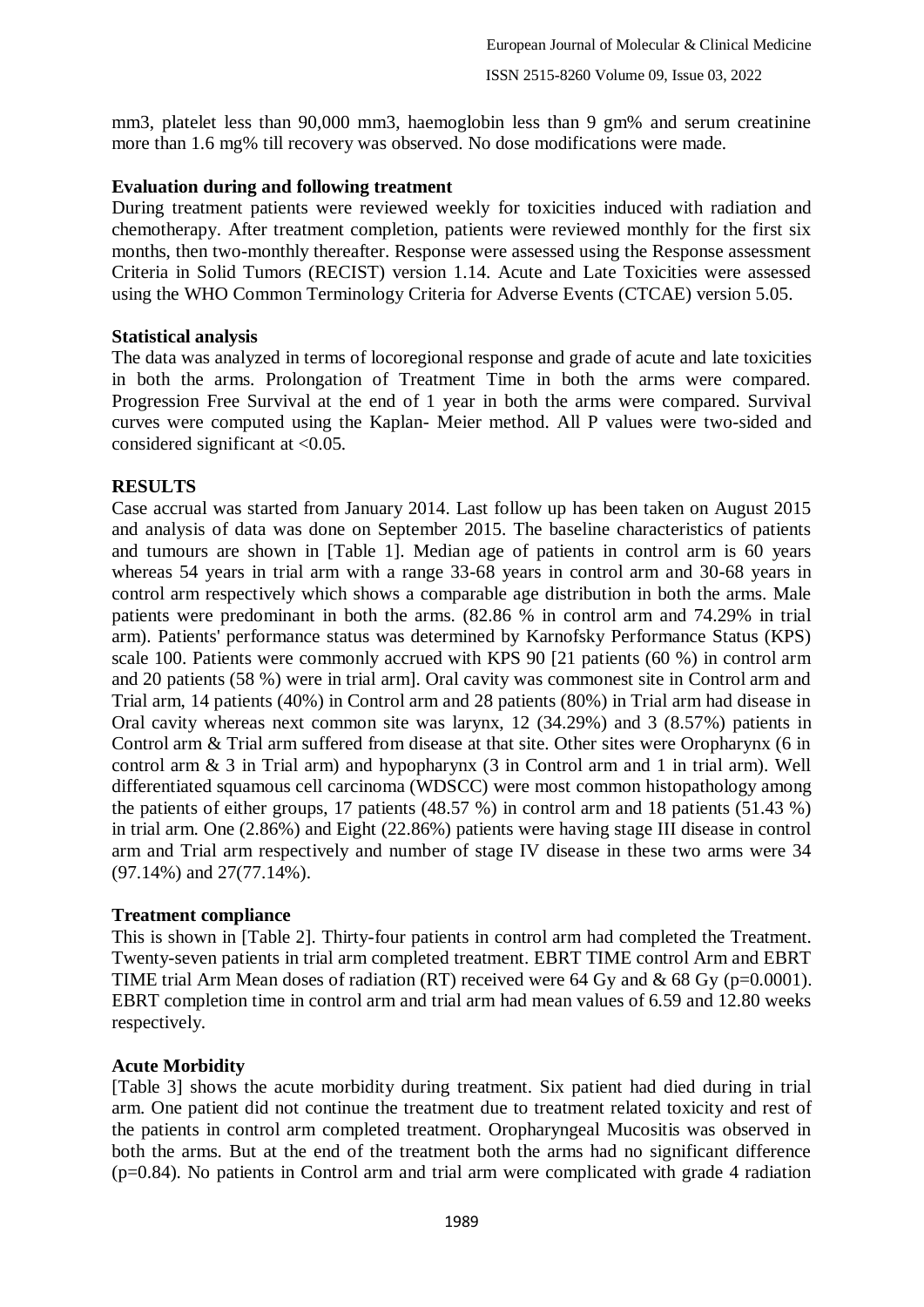dermatitis at last week of treatment. Grade 2-3 dysphagia was seen in 93% of patients in control arm and 68% of patients in trial arm respectively  $(p=0.69)$ . Two patients in the trial arm presented with chemotherapy induced febrile neutropenia which was managed with parenteral antibiotics and GCSF. During that period chemotherapy was withheld until neutropenia was recovered.

| <b>Characteristics</b> | <b>Particulars</b> | <b>Control Arm</b> | <b>Trial Arm</b> |
|------------------------|--------------------|--------------------|------------------|
| Age                    | Mean               | 55.45              | 52.44            |
|                        | <b>SD</b>          | ± 10.8             | ± 10.07          |
|                        | Range              | $33 - 68$          | $30 - 68$        |
| Gender                 | Male               | 29(82.86%)         | 26(74.29%)       |
|                        | Female             | 6(17.14%)          | 9(25.71%)        |
| <b>KPS</b>             | 90                 | 21(60%)            | 20(57.14%)       |
|                        | 80                 | $14(40\%)$         | 15(42.86%)       |
| <b>Subsites</b>        | Oral Cavity        | $14(40\%)$         | 28(80%)          |
|                        | Oropharynx         | 6(17.14%)          | 3(8.57%)         |
|                        | Hypopharynx        | 3(8.57%)           | $1(2.86\%)$      |
|                        | Larynx             | 12(34.29%)         | 3(8.57%)         |
| HPE%                   | <b>WDSCC</b>       | 17(48.57%)         | 18(51.43%)       |
|                        | <b>MDSCC</b>       | 15(42.86%)         | $16(45.71\%)$    |
|                        | <b>PDSCC</b>       | 3(8.57%)           | 1(2.86%)         |
| Staging                | Stage III          | 1(2.86%)           | 8(22.86%)        |
|                        | Stage IV           | 34(97.14%)         | 27(77.14%)       |

**Table 1: Patient and Disease Characteristics**

|  |  | <b>Table 2: Treatment Compliance</b> |
|--|--|--------------------------------------|
|--|--|--------------------------------------|

| <b>Particulars</b>    |                            | <b>Control Arm</b> | <b>Trial Arm</b> |
|-----------------------|----------------------------|--------------------|------------------|
| Compliance            | Left treatment             | 1(2.86%)           | $8(22.9\%)$      |
|                       | <b>Completed Treatment</b> | 34(97.14%)         | $27(77.1\%)$     |
| <b>Treatment Time</b> |                            | 35                 | 35               |
|                       | Mean                       | 6.59               | 12.8             |
|                       | <b>Std. Deviation</b>      | ± 0.89             | $\pm 0.8$        |
| Dose Delivered        |                            | 35                 | 35               |
|                       | Mean                       | 64                 | 68.87            |
|                       | Std. Deviation             | ± 5.48             | ± 4.05           |

## **Table 3 Acute Morbidity**

| <b>Acute toxicity</b> | Grade | <b>Control Arm</b> | <b>Trial Arm</b> |
|-----------------------|-------|--------------------|------------------|
| Mucositis             | Gr0   | $0(0\%)$           | $0(0\%)$         |
|                       | Gr1   | $0(0\%)$           | $0(0\%)$         |
|                       | Gr2   | 9(34.29%)          | 10(28.57%)       |
|                       | Gr3   | 21(54.29%)         | 17(48.57%)       |
|                       | Gr4   | 5(14.29%)          | $2(5.71\%)$      |
| Dermatitis            | Gr0   | $0(0\%)$           | $0(0\%)$         |
|                       | Gr1   | 4(11.43%)          | 7(20%)           |
|                       | Gr2   | 19(54.29%)         | 23(65.71%)       |
|                       | Gr3   | 11(31.43%)         | 1(2.86%)         |
|                       | Gr4   | $0(0\%)$           | $0(0\%)$         |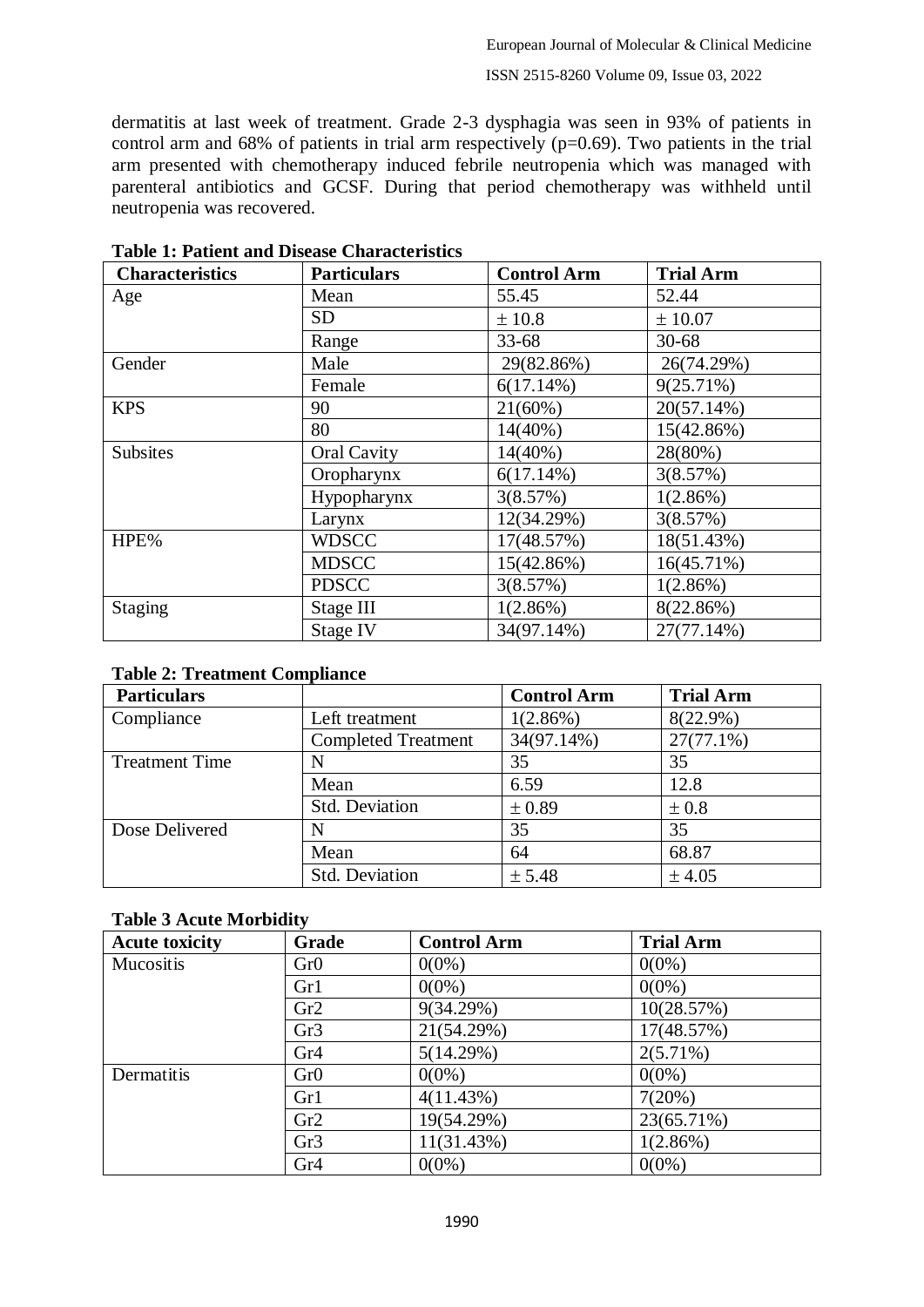European Journal of Molecular & Clinical Medicine

ISSN 2515-8260 Volume 09, Issue 03, 2022

| Neutropenia         | Gr0             | 35(100%)     | 27(77.14%)    |
|---------------------|-----------------|--------------|---------------|
|                     | Gr1             | $0(0\%)$     | $2(5.71\%)$   |
|                     | Gr2             | $0(0\%)$     | $0(0\%)$      |
|                     | Gr <sub>3</sub> | $0(0\%)$     | $0(0\%)$      |
|                     | Gr <sub>4</sub> | $0(0\%)$     | $0(0\%)$      |
| Nausea and Vomiting | Gr0             | $6(17.14\%)$ | $20(57.14\%)$ |
|                     | Gr1             | 18(51.43%)   | 11(31.43%)    |
|                     | Gr2             | $0(0\%)$     | $0(0\%)$      |
|                     | Gr <sub>3</sub> | $0(0\%)$     | $0(0\%)$      |
|                     | Gr <sub>4</sub> | $0(0\%)$     | $0(0\%)$      |



**Figure 1: Kaplan Meier curve for END DFS**

#### **Response**

After one year of follow up 33 patients (94.29 %) in control arm (Single agent CTRT) and 28 patients (80%) in Trial arm (multi agent CTRT) are alive. two patients in Control arm and seven patients in Trial arm have died respectively. Response was assessed using the Response assessment Criteria in Solid Tumors (RECIST) version 1.1. Following abbreviations will be used in this section. CR=Complete response, PR=Partial Response, PD= Progressive Disease, SD = Stable Disease, D=Death, R=Relapse.

After 1 month of treatment, 26 patients (74.29%) & 6 patients (17.14%) in Control arm have achieved CR and PR whereas in Trial arm it was 22 patients (62.86%) and 6 patients (17.14 %) respectively. ( $p=0.07$ ). After 6 months of completion of treatment 22 (62.86%) &.19 (54.29%) patients in Control arm and Trial arm showed CR, were as in Control arm 5 (14.29%) patients and in Trial arm 3 (8.57%) patients had PR. 2 (5.71%) patients showed PD in control arm and 3 (8.57%) patients showed PD in trial arm. Three patients (8.57%) in control arm and two patients (5.71%) in trial arm had relapsed. Two patients in control arm and one patient in trial arm had stable disease up to 6 months of follow up  $(p=0.22)$ . On 12 months follow up 22(62.86%) and 18(51.43%) patients in control arm and Trial Arm still show CR. Number of patients with PD are 6 (17.14%) & 3(8.57%) in control arm& trial arm respectively. Four patients (11.43%) and three patients (8.57%) have relapse at the last follow up.  $(p=0.39)$ .

## **Survival**

The analysis of survival was conducted in the intention-to-treat population END PFS with the use of the Kaplan Meier method [Figure 1]. In follow up both the arm tends to show similar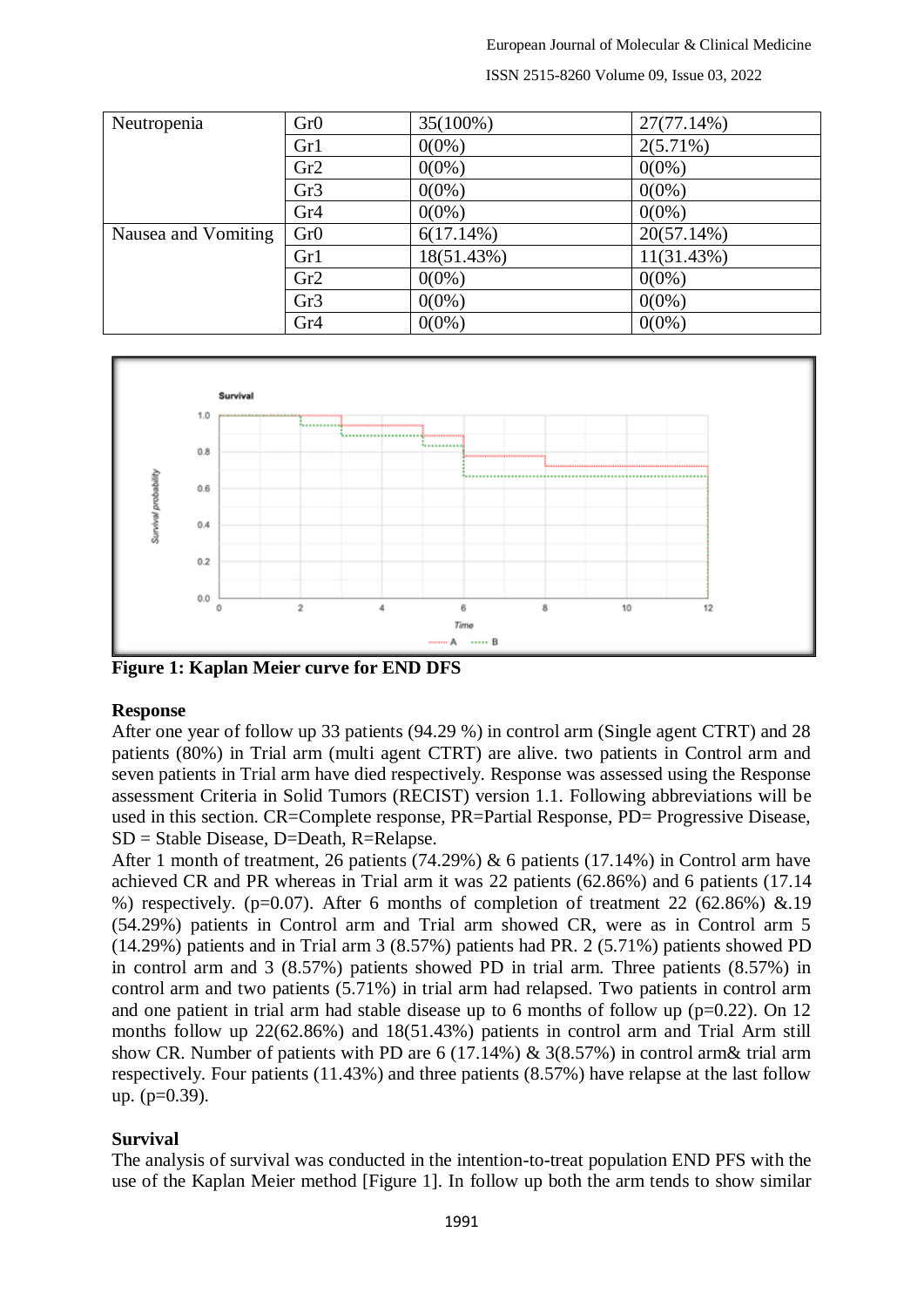Progression Free Survival (PFS) (P: 0.522) (Hazard Ratio 1.266, 95 % CI 0.60– 2.62 in Control arm and Hazard Ratio 0.789, 95 % CI 0.38 – 1.63 in Trial arm). Median PFS did not reach.

## **DISCUSSION**

Optimal results in the treatment of head and neck squamous cell cancer cannot be achieved without careful selection of the treatment modalities for each patient. This is not possible without estimation of the factors that determine the prognosis. Although the TNM staging of tumours remains an important method in outcome estimation and treatment selection, evaluation of new tumour- and patient-related factors that can help to classify patients into precisely defined prognostic subgroups is a priority.<sup>[4]</sup>

Most randomized clinical trials show the superiority of combined radiotherapy (RT) and chemotherapy to RT alone for the treatment of locally advanced, non-metastatic squamous cell carcinoma of the head and neck (HNC). Platinum-based chemotherapy has been used to treat head and neck cancer for approximately 15 years. In the control arm weekly-cisplatin at 40 mg /m2 when delivered concomitantly with conventional radical RT in locally advanced head and neck cancer is well tolerated with minimal hematologic and nephrological toxicity and can be routinely delivered on an out-patient basis. On the other hand, trial arm Cisplatin at 50 mg/m2 on day1 and 5-Fu at 500 mg/m2 on days 1-5 delivered concomitantly with radiotherapy for 5 days, every other week. Thus, an increased dose of chemotherapy was delivered as compared to the control arm. Dose received in the control arm was 66-70Gy/33- 35#. While chemotherapy tolerated in trial arm was maximum up to 6 cycles. Trial arm on the other hand maximum dose received by the patient was 66-70Gy/33-35# with chemotherapy up to 7 cycles. Hospitalization was required in case of trial arm as toxicity during chemotherapy was much higher, 6 patients died because of chemotherapy induced toxicity in trial arm while no deaths were recorded but one patient left the treatment in control arm during treatment.

Oral and pharyngeal mucositis is the most common and clinically significant acute adverse effect of radiotherapy for head and neck cancer. When using conventional fractionation, radiation-induced mucositis usually appears during the second week of radiation and then proceeds from anathema to spotted or confluent pseudomembranous mucositis. Acute mucosal reactions cause pain, and difficulties in swallowing and speaking. Difficulties in eating may lead to a poor nutritional status and weight loss. Mucositis also predisposes to local and systemic infections. Severe mucosal reactions are the predominant cause for interruption of radiotherapy for head and neck cancer, which can result in significant loss of the tumour control probability. In the prospective randomized trial conducted in Tata Memorial center stated acute grade 3 or worse mucositis and dermatitis was seen in 77 (29%) and 92 (35%) patients respectively, essentially in patients receiving doses  $\geq 66$  Gy and 6 or more cycles of chemotherapy.<sup>[6]</sup> Similar mucosal toxicity was found in our trial with minimal difference in both the arms no significance was observed. Other toxicities (hematologic, nausea and vomiting) were mild and self-limiting. Overall, the acute toxicity of this concomitant weekly chemo-radiation regimen though mildly increased did not mandate intensive supportive care.

Merlano et al conducted a trial treatment of advanced squamous cell carcinoma of head and neck with alternating chemotherapy and radiotherapy.<sup>[7]</sup> The toxicity profile for 5-FU and cisplatin combination therapy is similar to that for cisplatin therapy alone. Prominent mucositis (grade 3 or 4, 40–98%), hematologic toxic effects (grade 3 or 4,  $\sim$  30–40%), and renal dysfunction (in up to 5% of patients) were noted. Patients need to be prescreened for their ability to tolerate cisplatin (i.e., a normal renal creatinine clearance, good performance status, and younger age).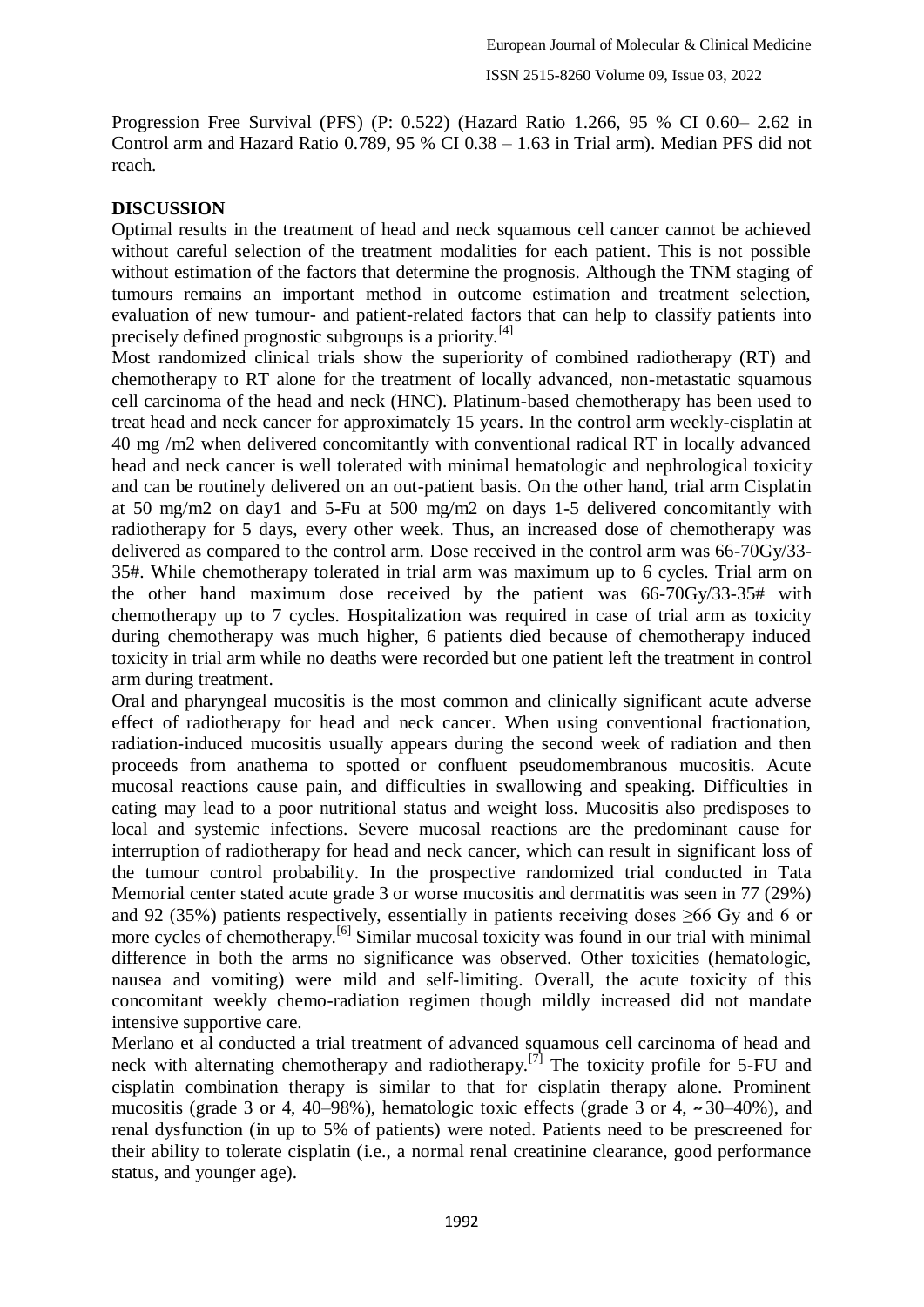After 1 month of treatment, 26 patients (74.29%) & 6 patients (17.14%) in Control arm have achieved CR and PR whereas in Trial arm it was 23 patients (65.71%) and 5 patients (14.29 %) respectively. ( $p=0.07$ ). No significant difference could be made out from the results. Similar results were noted in a randomized trial conducted in 1997 a single institutional trial by Taylor et al. When assessed 6 weeks after the end of treatment, 45 patients (63%) had no clinical evidence of disease, whereas  $27$  (37%) still had some persistent abnormality.<sup>[8]</sup>

Treatment duration of control arm was around 7 weeks with a mean of 6.58 weeks and that of trial arm was 13 weeks with a mean of 12.8 weeks. There was a significant difference in the duration of treatment which was very difficult for the trial arm patients to follow the schedule causing frequent incompliance to the treatment. Alternate week gaps though helped in reducing the severe toxicity of the regimen, but the overall toxicity at the end was similar to the control arm.

From September 1996 through December 2000, Department of Otorhinolaryngology, Kyorin University School of Medicine, Tokyo, and Department of Otorhinolaryngology, National Defense Medical College, Saitama, Japan carried out a phase II study of concomitant chemoradiotherapy. Of the 40 patients evaluable for response, 20 (50%) achieved complete response (CR) and 12 (30%) partial response with an overall response rate of  $80\%$ <sup>9</sup>. Compared with the multiagent concomitant chemoradiotherapy similar response was observed at the end of 12 months. No significant difference was observed in the overall response.

PFS when compared with the duration and stage of the patient no significant difference was observed and due to a shorter duration of follow up median PFS could not be reached. A single institutional trial by Taylor et al. The 5-year progression-free survival was 60% (confidence interval  $\text{[CI]} = 49\%$  to 72%).<sup>[9]</sup>

The QOL assessment at the end of the treatment displayed toxicity profile regarding pain and swallowing similar results without any significant difference. Though the toxicities were managed effectively and some were self-limiting. Pain and difficulty in swallowing were not the complaints at the end of 12 months of follow up. Late toxicities in both the arms were similar. When compared to the randomized trials no significant inference could be made out. Laryngeal cancer generally presented with subcutaneous neck edema. Oral cancers patients generally presented with trismus and dental complications. In the multi-institutional French trial, GORTEC 94-01, the dental complications were twice as much in combination regimen as compared to the conventional regimen.<sup>[10]</sup>

One of the most common and distressing adverse effects of head and neck radiotherapy is persistent xerostomia resulting from radiation-induced salivary gland damage. Parotid gland salivary flow is markedly reduced following a cumulative dose of 30 to 50 Gy using conventional fractionation. In the trial arm also, we have found similar results.

# **CONCLUSION**

In summary, successful treatment of head and neck squamous cell cancer often requires a carefully planned combination of different treatment modalities to achieve optimal tumour control at a minimal level of side-effects. At present, advanced tumours appear to be best treated with continuous-course radiotherapy combined with concomitant chemotherapy. In radiotherapy for head and neck cancers, giving the radiotherapy as a continuous treatment whenever feasible, with no gaps, is essential.

The optimal chemoradiotherapy schedules and the most effective chemotherapy agents to be used remain to be determined. Choice of chemo to be given whether single agent or multi agent has not been defined till date, though many trials have stated that, the combination of cisplatin and 5-FU with radiation therapy is highly efficacious. Low dose weekly chemotherapy may be offered but the toxicity profile is much higher. Planned gaps with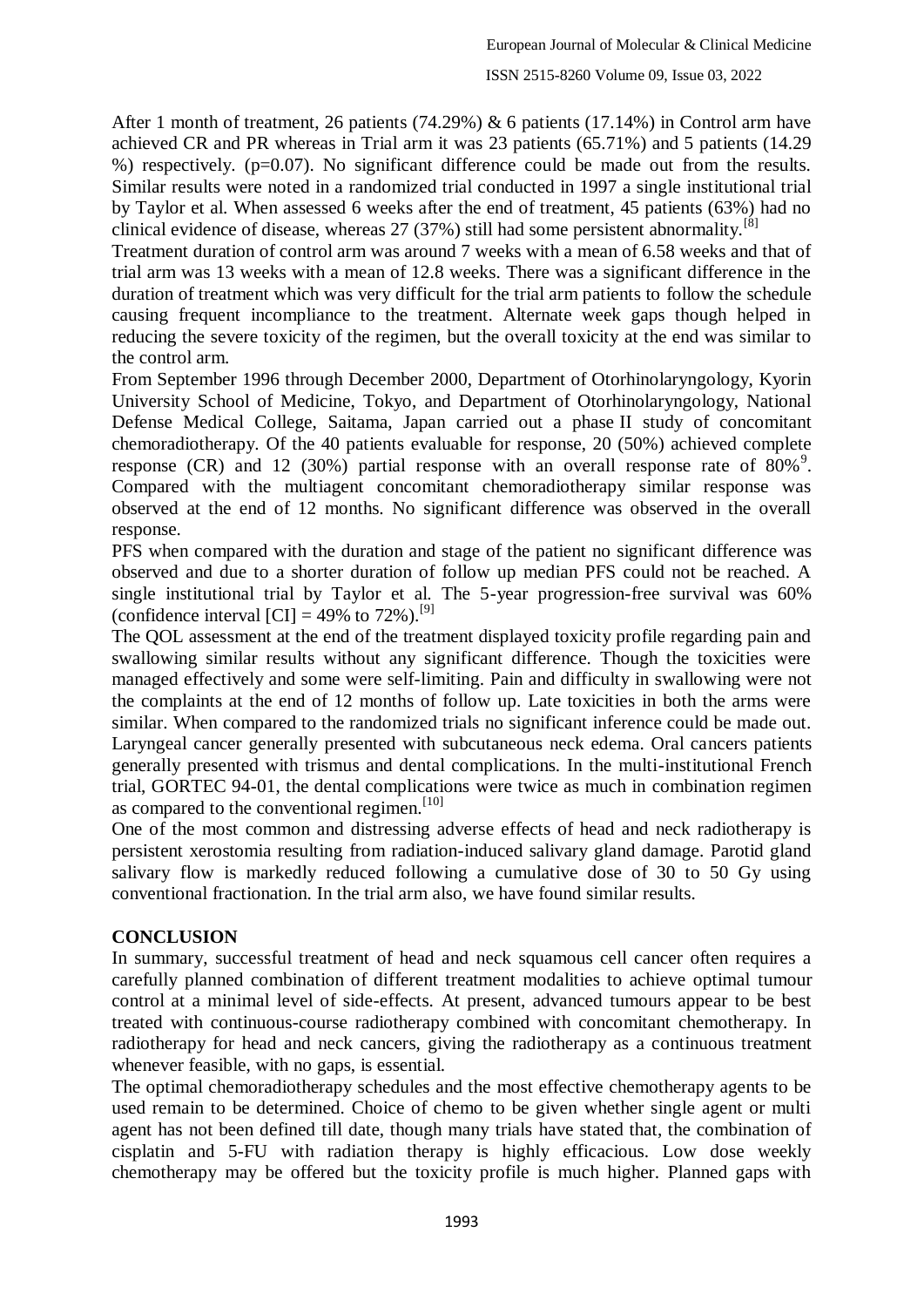concomitant chemoradiation resulted in similar response and progression free survival with similar toxicity profile but with long treatment duration. Patient compliance, severity of the disease, age and performance status should be considered for better response to the treatment. No randomized trial has adequately compared cisplatin with cisplatin and 5-FU chemoradiotherapy.

In our study also significant toxicity difference between the arms was not evident very much. Only in the quality of life issue minimal changes in pain and swallowing scores were observed, but the difference in mean values are not at all alarming. In this very short period of follow up long term data cannot be interpreted from our study but in future with this same patient cohort we will work up on the overall survival data. The treatment duration shows a significant difference in our trial which is the main drawback of the split course treatment regimen.

At last we want to conclude saying that regarding the toxicity issue administration of multiagent chemoradiotherapy may not be that much of a harmful treatment modality. Planned treatment gaps do not play a helpful role in treating locally advanced head and neck cancer with respect to the long duration & patient compliance. Conventional chemoradiotherapy with weekly Cisplatin is till date the best modality for treating locally advanced head and neck cancer.

# **REFERENCES**

- 1. Hajdu SI. A note from history: Landmarks in history of cancer, part 1. Vol. 117, Cancer. 2011. p. 1097–102.
- 2. Lacas B, Carmel A, Landais C, Wong SJ, Licitra L, Tobias JS, et al. Meta-analysis of chemotherapy in head and neck cancer (MACH-NC): An update on 107 randomized trials and 19,805 patients, on behalf of MACH-NC Group. Radiotherapy and Oncology. 2021 Mar 1;156:281–93.
- 3. Pignon JP, Maître A le, Maillard E, Bourhis J. Meta-analysis of chemotherapy in head and neck cancer (MACH-NC): An update on 93 randomised trials and 17,346 patients. Radiotherapy and Oncology. 2009 Jul;92(1):4–14.
- 4. Eisenhauer EA, Therasse P, Bogaerts J, Schwartz LH, Sargent D, Ford R, et al. New response evaluation criteria in solid tumours: Revised RECIST guideline (version 1.1). European Journal of Cancer [Internet]. 2009 Jan [cited 2021 Dec 28];45(2):228–47. Available from: https://linkinghub.elsevier.com/retrieve/pii/S0959804908008733
- 5. Cancer Institute N. Common Terminology Criteria for Adverse Events (CTCAE) Common Terminology Criteria for Adverse Events (CTCAE) v5.0. 2017 [cited 2021 Dec 28]; Available from: https://www.meddra.org/
- 6. Gupta T, Prakash Agarwal J, Ghosh-Laskar S, Parikh PM, D'cruz AK, Dinshaw KA. Radical radiotherapy with concurrent weekly cisplatin in loco-regionally advanced squamous cell carcinoma of the head and neck: a single-institution experience. 2009 [cited 2021 Dec 31]; Available from: http://www.headandneckoncology.org/content/1/1/17
- 7. Merlano M, Vitale V, Rosso R, Benasso M, Corvò R, Cavallari M, et al. Treatment of Advanced Squamous-Cell Carcinoma of the Head and Neck with Alternating Chemotherapy and Radiotherapy. http://dx.doi.org/101056/NEJM199210153271602 [Internet]. 2010 Jan 14 [cited 2021 Dec 31];327(16):1115–21. Available from: https://www.nejm.org/doi/10.1056/NEJM199210153271602
- 8. Taylor SG, Murthy AK, Griem KL, Recine DC, Kiel K, Blendowski C, et al. Concomitant cisplatin/5-fu infusion and radiotherapy in advanced head and neck cancer: 8-year analysis of results.